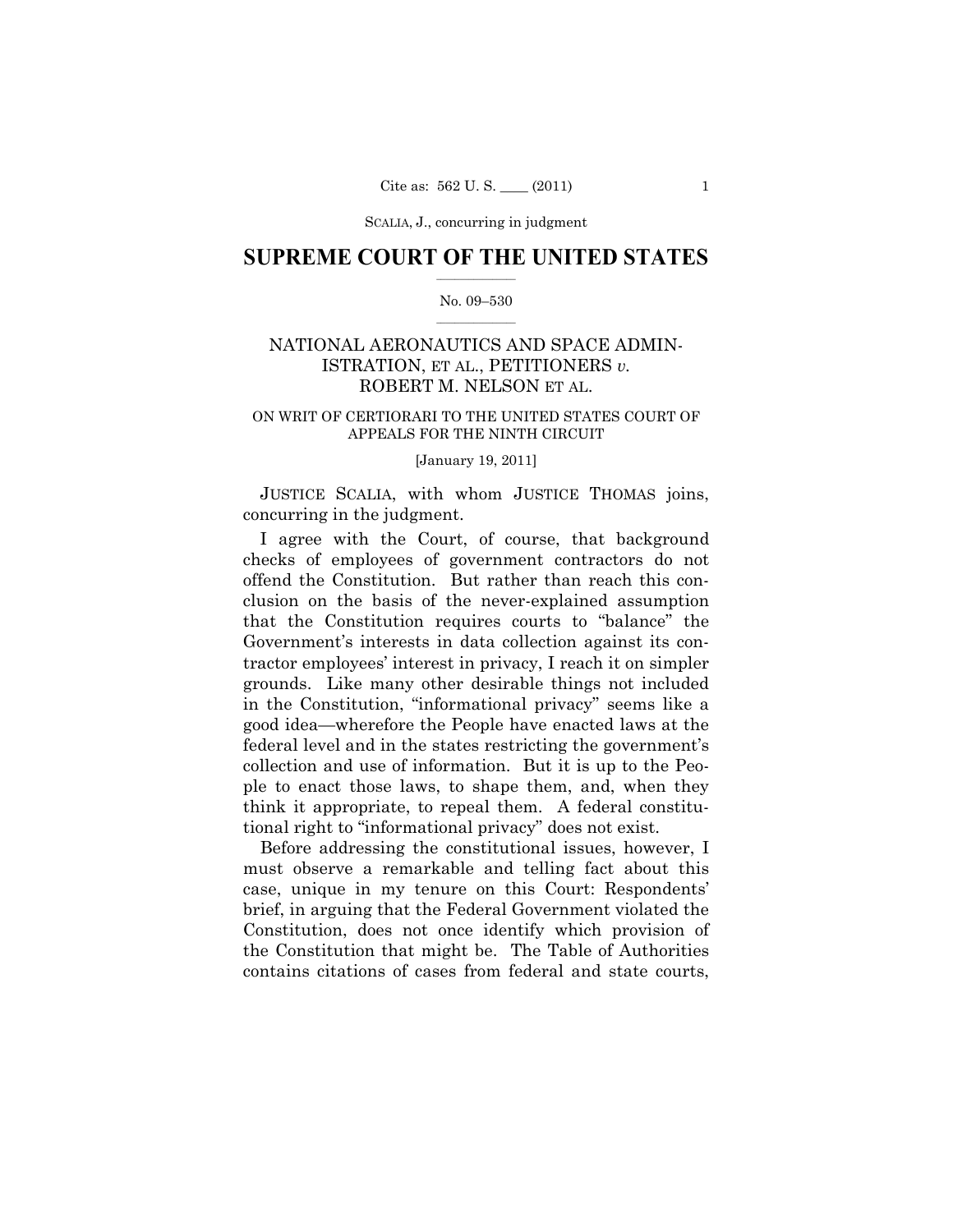federal and state statutes, Rules of Evidence from four states, two Executive Orders, a House Report, and even more exotic sources of law, such as two reports of the Government Accountability Office and an EEOC document concerning "Enforcement Guidance." And yet it contains not a single citation of the sole document we are called upon to construe: the Constitution of the United States. The body of the brief includes a single, fleeting reference to the Due Process Clause, buried in a citation of the assuredly inapposite *Lawrence* v. *Texas*, 539 U. S. 558 (2003), Brief for Respondents 42; but no further attempt is made to argue that NASA's actions deprived respondents of liberty without due process of law. And this legal strategy was not limited to respondents' filing in this Court; in the Ninth Circuit respondents asserted in a footnote that "courts have grounded the right to informational privacy in various provisions of the Constitution," Brief for Appellants in No. 07–56424, p. 25, n. 18, but declined to identify which ones applied here.

 To tell the truth, I found this approach refreshingly honest. One who asks us to invent a constitutional right out of whole cloth should spare himself and us the pretense of tying it to some words of the Constitution. Regrettably, this Lincolnesque honesty evaporated at oral argument, when counsel asserted, apparently for the first time in this litigation, that the right to informational privacy emerged from the Due Process Clause of the Fifth Amendment. Tr. of Oral Arg. 28–29. That counsel invoked the infinitely plastic concept of "substantive" due process does not make this constitutional theory any less invented.

 This case is easily resolved on the simple ground that the Due Process Clause does not "guarante[e] certain (unspecified) liberties"; rather, it "merely guarantees certain procedures as a prerequisite to deprivation of liberty." *Albright* v. *Oliver*, 510 U. S. 266, 275 (1994)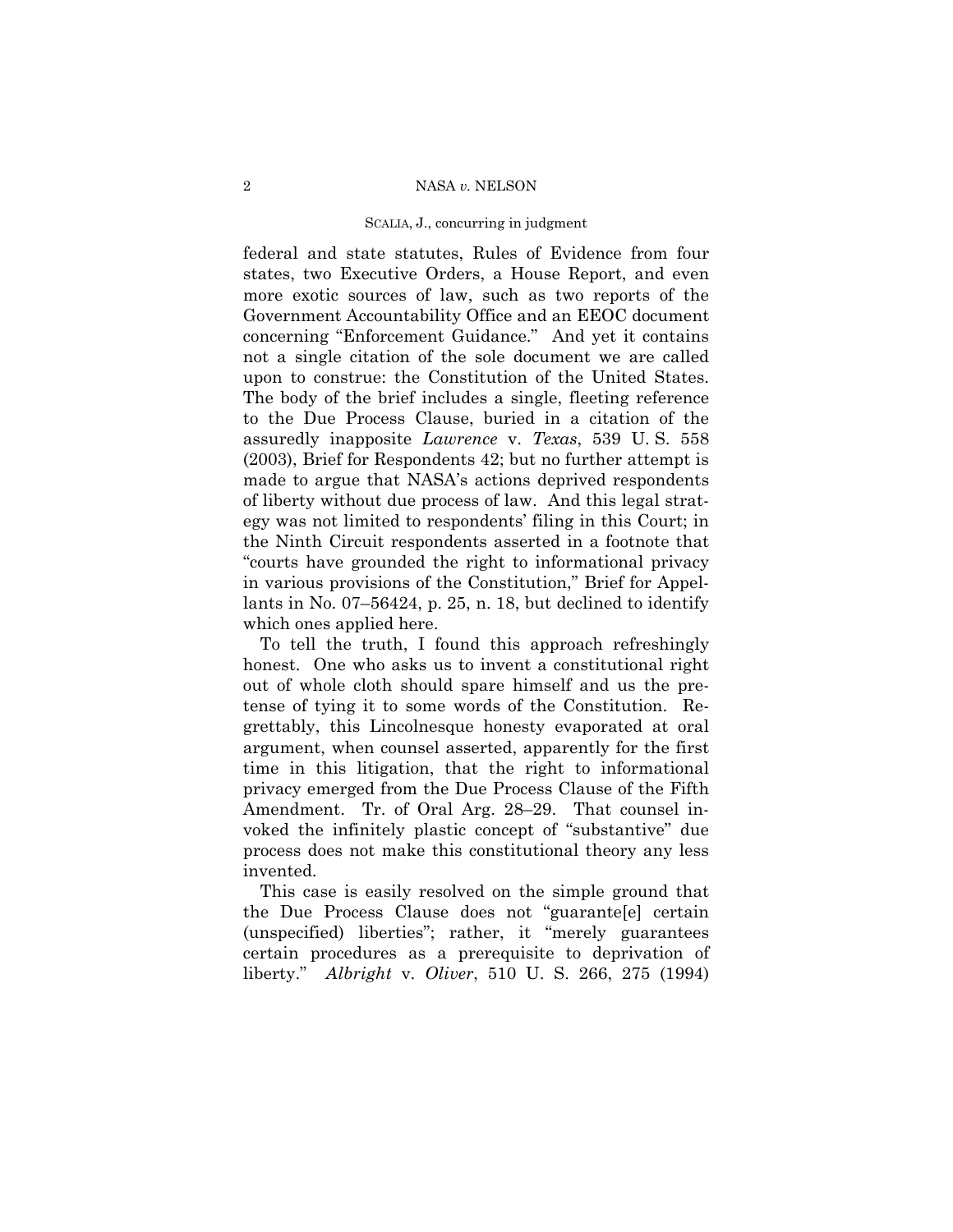(SCALIA, J., concurring). Respondents make no claim that the State has deprived them of liberty without the requisite procedures, and their due process claim therefore must fail. Even under the formula we have adopted for identifying liberties entitled to protection under the faux "substantive" component of the Due Process Clause—that "the Due Process Clause specially protects those fundamental rights and liberties which are, objectively, deeply rooted in this Nation's history and tradition," *Washington* v. *Glucksberg*, 521 U. S. 702, 720–721 (1997) (internal quotation marks omitted)—respondents' claim would fail. Respondents do not even attempt to argue that the claim at issue in this case passes that test, perhaps recognizing the farcical nature of a contention that a right deeply rooted in our history and tradition bars the Government from ensuring that the Hubble Telescope is not used by recovering drug addicts.

 The absurdity of respondents' position in this case should not, however, obscure the broader point: Our due process precedents, even our "substantive due process" precedents, do not support *any* right to informational privacy. First, we have held that the government's act of defamation does not deprive a person "of any 'liberty' protected by the procedural guarantees of the Fourteenth Amendment." *Paul* v. *Davis*, 424 U. S. 693, 709 (1976). We reasoned that stigma, standing alone, does not "significantly alte[r]" a person's legal status so as to "justif[y] the invocation of procedural safeguards." *Id.,* at 708–709. If outright defamation does not qualify, it is unimaginable that the mere disclosure of private information does.

 Second, respondents challenge the Government's *collection* of their private information. But the Government's collection of private information is regulated by the Fourth Amendment, and "[w]here a particular Amendment provides an explicit textual source of constitutional protection against a particular sort of government behavior, that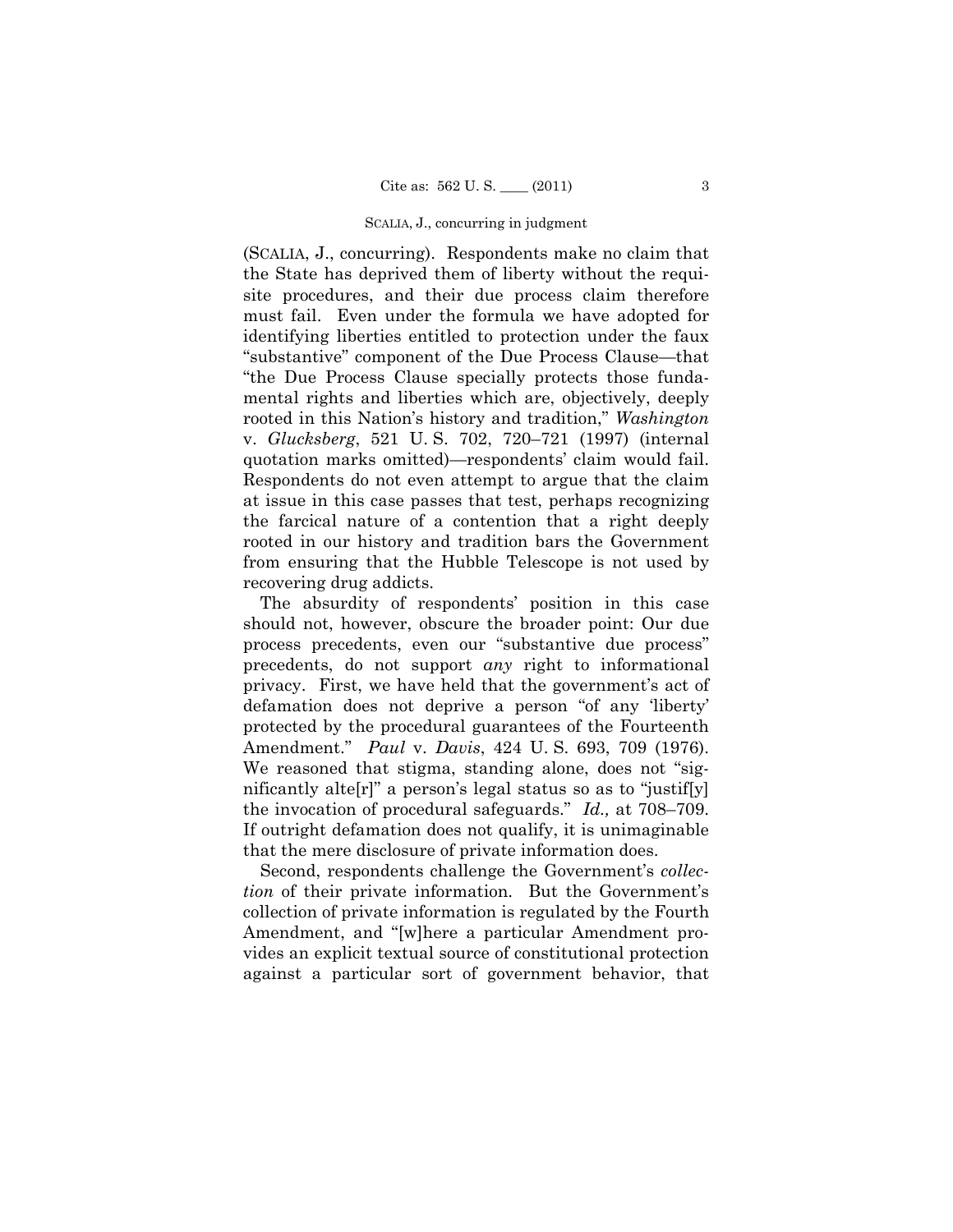Amendment, not the more generalized notion of substantive due process, must be the guide for analyzing these claims." *County of Sacramento* v. *Lewis*, 523 U. S. 833, 842 (1998) (internal quotation marks omitted; alteration in original). Here, the Ninth Circuit rejected respondents' Fourth Amendment argument, correctly holding that the Form 42 inquiries to third parties were not Fourth Amendment "searches" under *United States* v. *Miller*, 425 U. S. 435 (1976), and that the Fourth Amendment does not prohibit the Government from asking questions about private information. 530 F. 3d 865, 876–877 (2008). That should have been the end of the matter. Courts should not use the Due Process Clause as putty to fill up gaps they deem unsightly in the protections provided by other constitutional provisions.

 In sum, I would simply hold that there is no constitutional right to "informational privacy." Besides being consistent with constitutional text and tradition, this view has the attractive benefit of resolving this case without resort to the Court's exegesis on the Government's legitimate interest in identifying contractor drug abusers and the comfortingly narrow scope of NASA's "routine use" regulations. I shall not fill the U. S. Reports with further explanation of the incoherence of the Court's "substantive due process" doctrine in its many manifestations, since the Court does not play the substantive-due-process card. Instead, it states that it will "assume, without deciding" that there exists a right to informational privacy, *ante*, at 1.

 The Court's sole justification for its decision to "assume, without deciding" is that the Court made the same mistake before—in two 33-year-old cases, *Whalen* v. *Roe*, 429 U. S. 589 (1977), and *Nixon* v. *Administrator of General Services*, 433 U. S. 425 (1977).\* *Ante*, at 11. But *stare* 

——————

<sup>\*</sup>Contrary to the Court's protestation, *ante*, at 11, n. 10, the Court's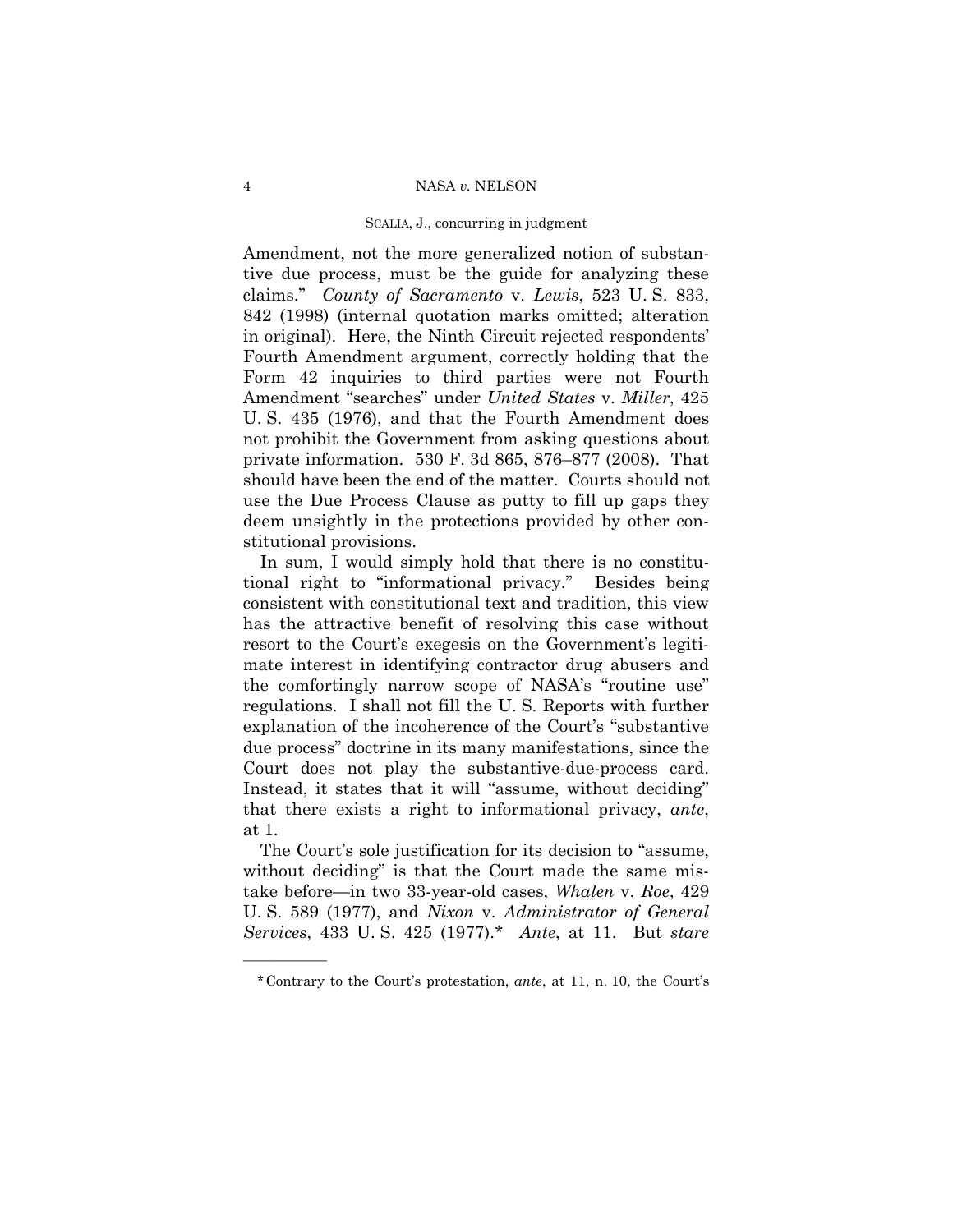*decisis* is simply irrelevant when the pertinent precedent assumed, without deciding, the existence of a constitutional right. "*Stare decisis* reflects a policy judgment that in most matters it is more important that the applicable rule of law be settled than that it be settled right." *State Oil Co.* v. *Khan*, 522 U. S. 3, 20 (1997) (internal quotation marks omitted). "It is the preferred course because it promotes the evenhanded, predictable, and consistent development of legal principles." *Ibid.* (internal quotation marks omitted). Here, however, there *is* no applicable rule of law that is settled. To the contrary, *Whalen* and *Nixon* created an uncertainty that the text of the Constitution did not contain and that today's opinion perpetuates.

 A further reason *Whalen* and *Nixon* are not entitled to *stare decisis* effect is that neither opinion supplied any coherent reason why a constitutional right to informational privacy might exist. As supporting authority, *Whalen* cited *Stanley* v. *Georgia*, 394 U. S. 557 (1969), a

——————

failure to address whether there is a right to informational privacy cannot be blamed upon the Government's concession that such a right exists, and indeed the Government's startling assertion that *Whalen* and *Nixon* (which decided nothing on the constitutional point, and have not been so much as cited in our later opinions) were "seminal" *seminal!*—decisions. Reply Brief for Petitioner 22. We are not bound by a litigant's concession on an issue of law. See, *e.g., Grove City College* v. *Bell*, 465 U. S. 555, 562, n. 10 (1984). And it should not be thought that the concession by the United States is an entirely selfdenying act. To be sure, it subjects the Executive Branch to constitutional limitations on the collection and use of information; but the Privacy Act, 5 U. S. C. §552a (2006 ed. and Supp. III), already contains extensive limitations not likely to be surpassed by constitutional improvisation. And because Congress's power under §5 of the Fourteenth Amendment extends to the full scope of the Due Process Clause, see *City of Boerne* v. *Flores*, 521 U. S. 507 (1997), the United States has an incentive to give that Clause a broad reading, thus expanding the scope of federal legislation that it justifies. Federal laws preventing state disregard of "informational privacy" may be a twinkle in the Solicitor General's eye.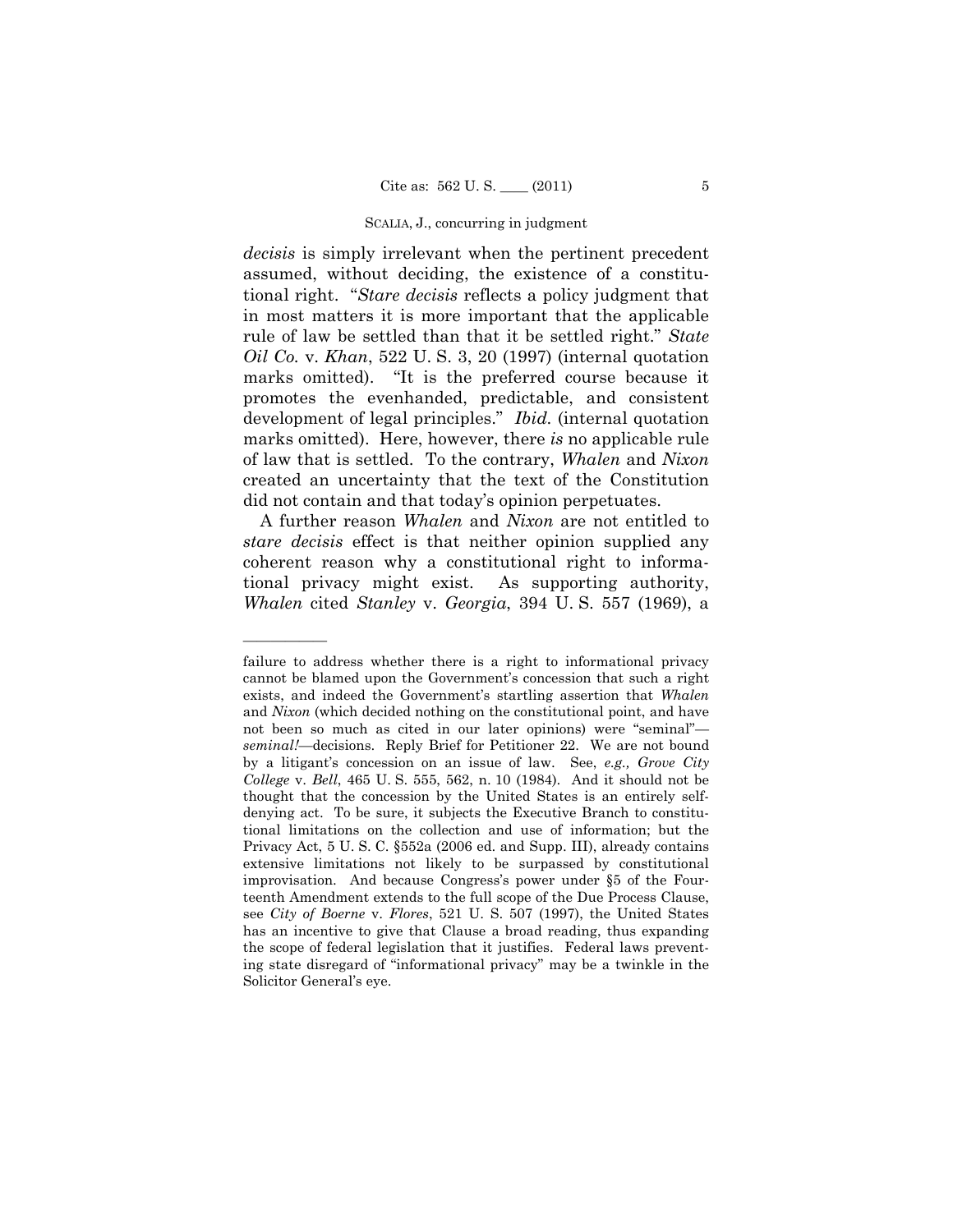#### 6 NASA *v.* NELSON

#### SCALIA, J., concurring in judgment

First Amendment case protecting private possession of obscenity; the deservedly infamous dictum in *Griswold* v. *Connecticut*, 381 U. S. 479 (1965), concerning the "penumbra" of the First Amendment; and three concurring or dissenting opinions, none of which remotely intimated that there might be such a thing as a substantive due process right to informational privacy. 429 U. S., at 599, n. 25. *Nixon* provided even less support. After citing the observation in *Whalen* that "[o]ne element of privacy has been characterized as the individual interest in avoiding disclosure of personal matters," *Nixon*, *supra*, at 457 (quoting *Whalen*, *supra*, at 599; internal quotation marks omitted), it proceeded to conduct a straightforward *Fourth Amendment* analysis. It "assume[d]" that there was a "legitimate expectation of privacy" in the materials, and rejected the appellant's argument that the statute at issue was "precisely the kind of abuse that the Fourth Amendment was intended to prevent." *Nixon*, *supra*, at 457–458, 460. It is unfathomable why these cases' passing, barely explained reference to a right separate from the Fourth Amendment—an unenumerated right that they held to be *not* applicable—should be afforded *stare decisis* weight.

 At this point the reader may be wondering: "What, after all, is the harm in being 'minimalist' and simply refusing to say that violation of a constitutional right of informational privacy can never exist? The outcome in this case is the same, so long as the Court holds that any such hypothetical right was not violated." Well, there is harm. The Court's never-say-never disposition does damage for several reasons.

 1. It is in an important sense not actually minimalist. By substituting for one real constitutional question (whether there exists a constitutional right to informational privacy) a different constitutional question (whether NASA's background checks would contravene a right to informational privacy if such a right existed), the Court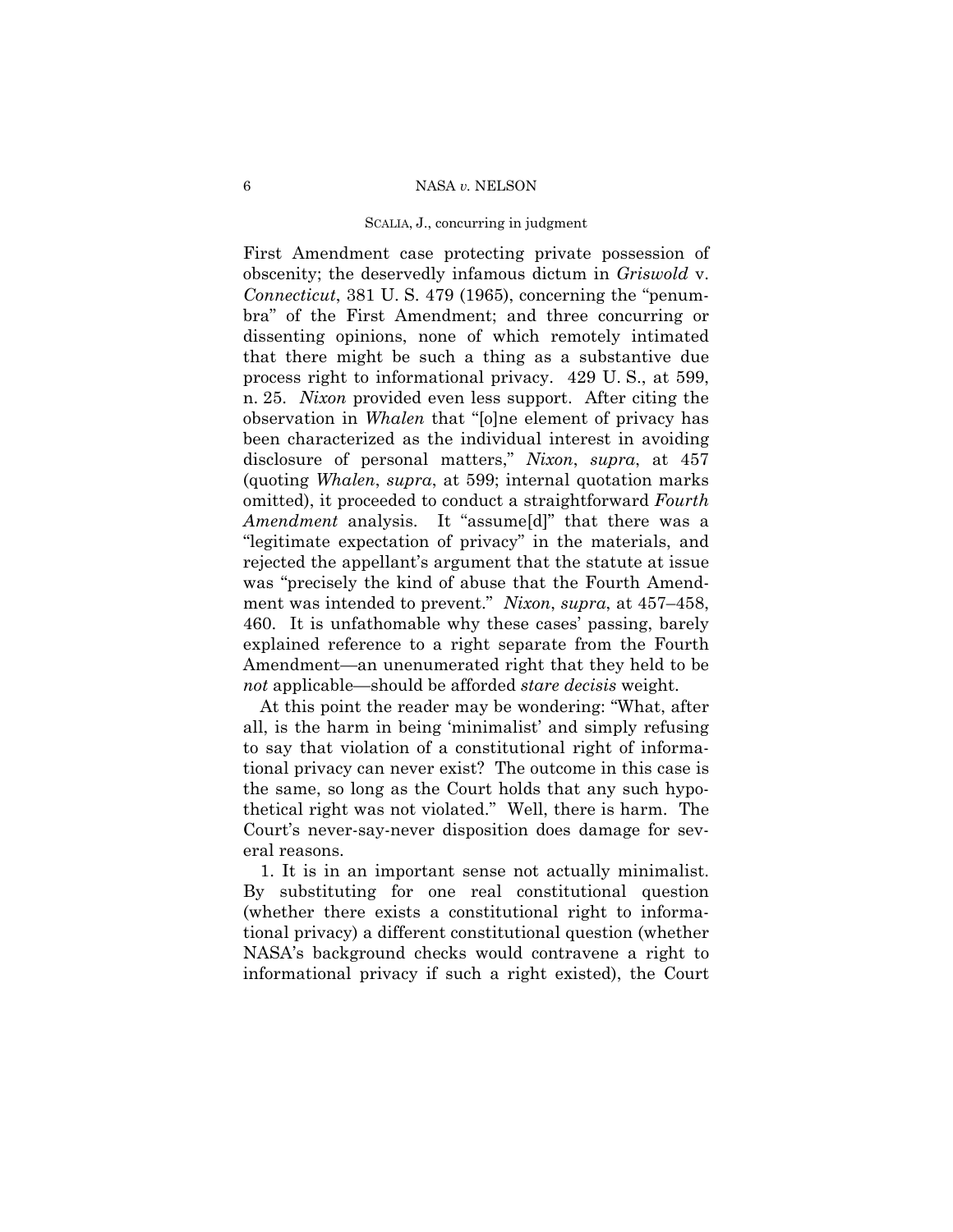gets to pontificate upon a matter that is none of its business: the appropriate balance between security and privacy. If I am correct that there exists no right to informational privacy, all that discussion is an exercise in judicial *maximalism*. Better simply to state and apply the law forthrightly than to hold our view of the law *in pectore*, so that we can inquire into matters beyond our charter, and probably beyond our ken.

 If, on the other hand, the Court believes that there *is* a constitutional right to informational privacy, then I fail to see the minimalist virtues in delivering a lengthy opinion analyzing that right while coyly noting that the right is "assumed" rather than "decided." Thirty-three years have passed since the Court first suggested that the right may, or may not, exist. It is past time for the Court to abandon this Alfred Hitchcock line of our jurisprudence.

 2. It harms our image, if not our self-respect, because it makes no sense. The Court decides that the Government did not violate the right to informational privacy without deciding whether there *is* a right to informational privacy, and without even describing what hypothetical standard should be used to assess whether the hypothetical right has been violated. As I explained last Term in objecting to another of the Court's never-say-never dispositions:

"[The Court] cannot decide that [respondents'] claim fails without first deciding what a valid claim would consist of. . . . [A]greeing to or crafting a *hypothetical* standard for a *hypothetical* constitutional right is sufficiently unappealing . . . that [the Court] might as well acknowledge the right as well. Or [it] could avoid the need to agree with or craft a hypothetical standard by *denying* the right. But embracing a standard while being coy about the right is, well, odd; and deciding this case while addressing *neither* the standard *nor* the right is quite impossible." *Stop the Beach Re-*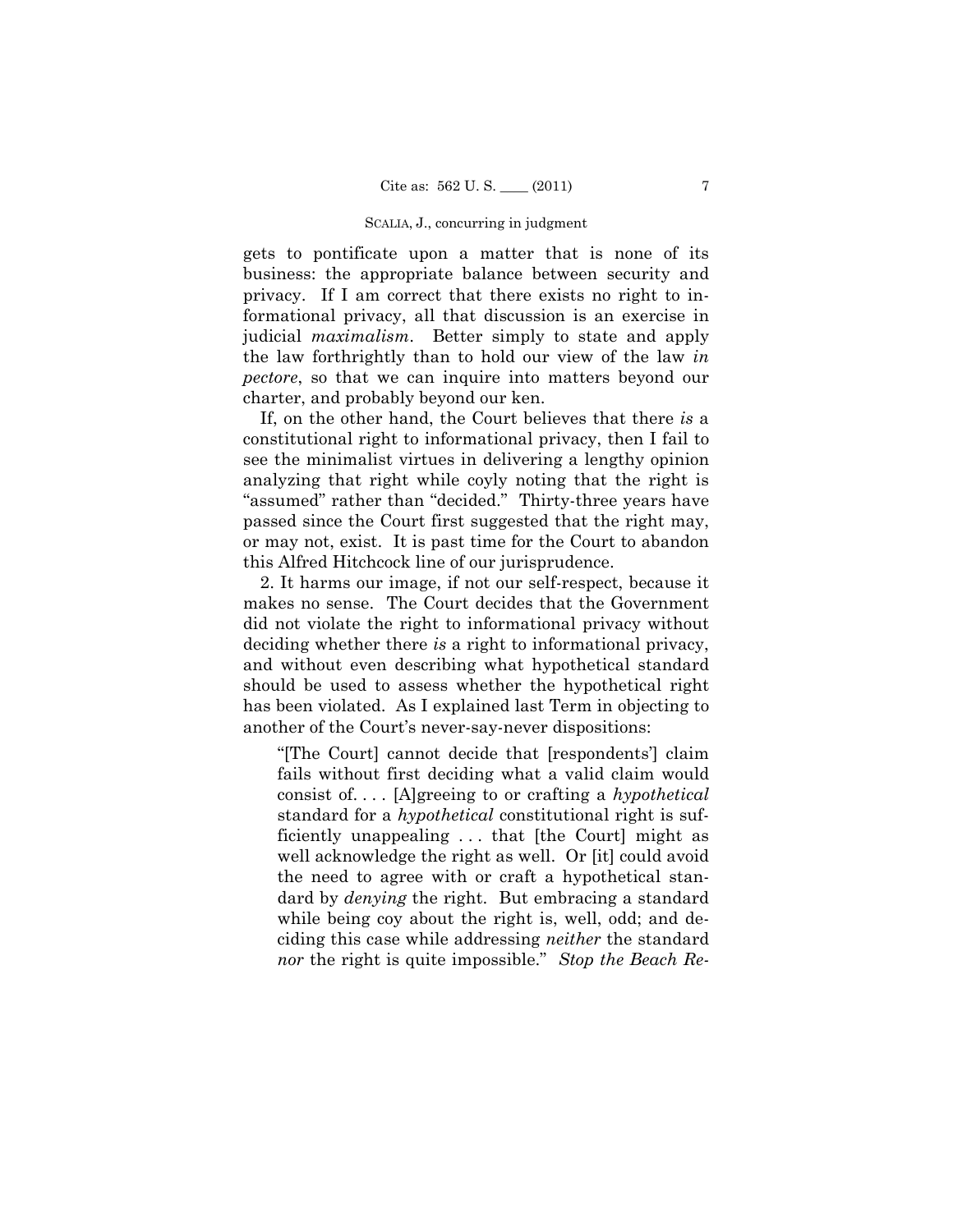*nourishment, Inc.* v. *Florida Dept. of Environmental Protection*, 560 U. S. \_\_\_, \_\_\_ (2010) (plurality opinion) (joined by ALITO, J.) (slip op., at  $12-13$ ).

Whatever the virtues of judicial minimalism, it cannot justify judicial incoherence.

 The Court defends its approach by observing that "we have only the 'scarce and open-ended'" guideposts of substantive due process to show us the way." *Ante*, at 11, n. 10. I would have thought that this doctrinal obscurity should lead us to provide *more* clarity for lower courts; surely one vague opinion should not provide an excuse for another.

 The Court observes that I have joined other opinions that have assumed the existence of constitutional rights. *Ibid.* It is of course acceptable to reserve difficult constitutional questions, so long as answering those questions is unnecessary to coherent resolution of the issue presented in the case. So in *Cruzan* v. *Director, Mo. Dept. of Health,* 497 U. S. 261, 279–280 (1990), we declined to decide whether a competent person had a constitutional right to refuse lifesaving hydration, because—under a constitutional standard we laid out in detail—such a right did not exist for an incompetent person. In *Herrera* v. *Collins,* 506 U. S. 390, 417–418 (1993), we declined to decide whether it would be unconstitutional to execute an innocent person, because Herrera had not shown that he was innocent. In *New York State Club Assn.*, *Inc.* v. *City of New York,* 487 U. S. 1, 10–15 (1988), we declined to decide whether there was a constitutional right of private association for certain clubs, because the plaintiff had brought a facial challenge, which would fail if the statute was valid in many of its applications, making it unnecessary to decide whether an as-applied challenge as to some clubs could succeed. Here, however, the Court actually *applies* a constitutional informational privacy standard without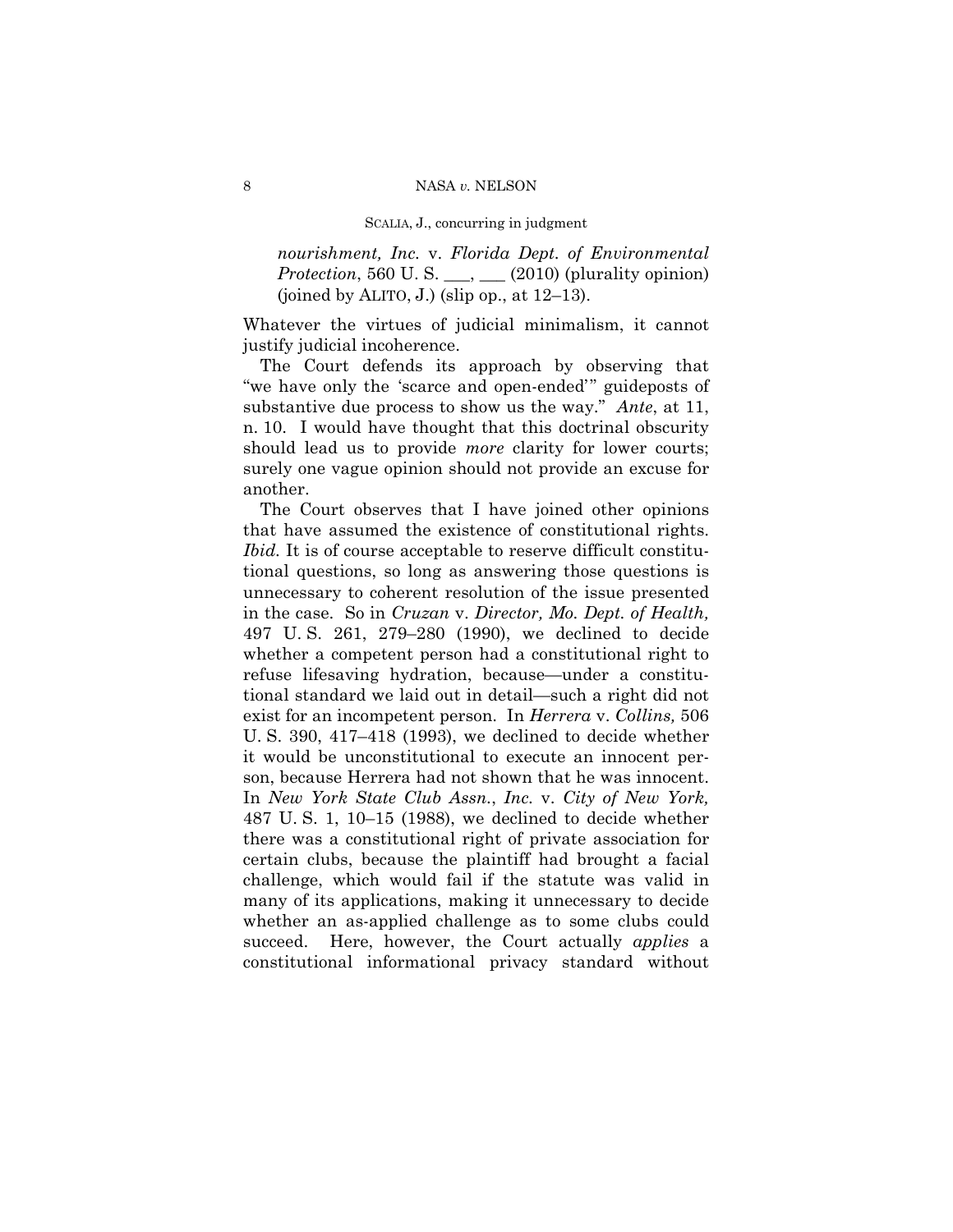giving a clue as to the rule of law it is applying.

 3. It provides no guidance whatsoever for lower courts. Consider the sheer multiplicity of unweighted, relevant factors alluded to in today's opinion:

- It is relevant that the Government is acting "in its capacity 'as proprietor' and manager of its 'internal operation.'" *Ante*, at 12. Of course, given that we are told neither what the appropriate standard should be when the Government is acting as regulator nor what the appropriate standard should be when it is acting as proprietor, it is not clear *what* effect this fact has on the analysis; but at least we know that it is *something*.
- History and tradition have some role to play, *ante*, at 13–14, but how much is uncertain. The Court points out that the Federal Government has been conducting investigations of candidates for employment since the earliest days; but on the other hand it acknowledges that extension of those investigations to employees of contractors is of very recent vintage.
- The contract employees are doing important work. They are not mere janitors and maintenance men; they are working on a \$568 million observatory. *Ante*, at 15. Can it possibly be that the outcome of today's case would be different for background checks of lower-level employees? In the spirit of minimalism we are never told.
- Questions about drug treatment are (hypothetically) constitutional because they are "reasonable," "useful," and "humane." *Ante*, at 16–17 (internal quotation marks omitted). And questions to third parties are constitutional because they are "appropriate" and "pervasiv[e]." *Ante*, at 18–19. Any or all of these adjectives may be the hypothetical standard by which violation of the hypothetical constitutional right to "informational privacy" is evaluated.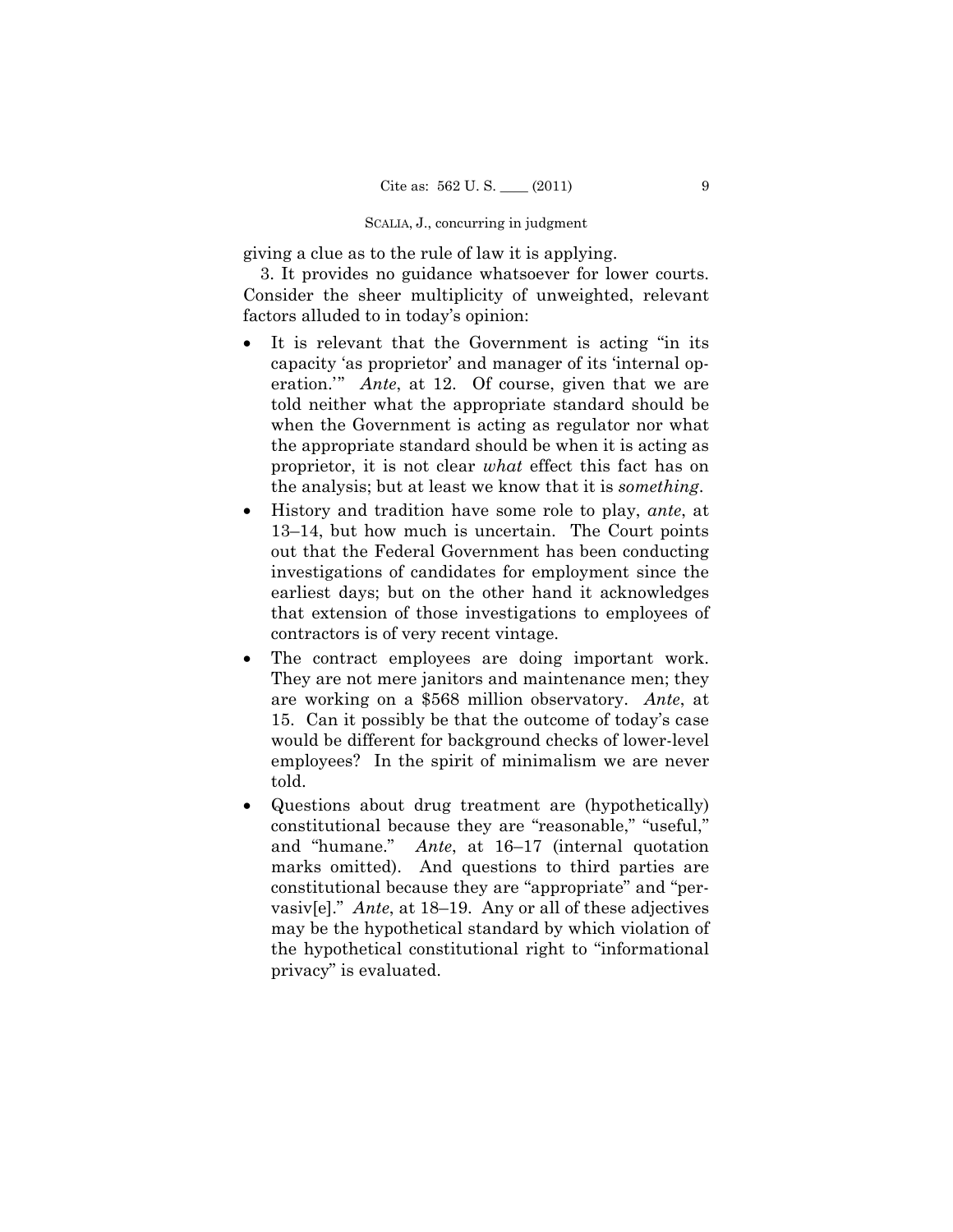• The Court notes that a "'statutory or regulatory duty to avoid unwarranted disclosures' *generally* allays these privacy concerns," *ante*, at 20 (emphasis added), but it gives no indication of what the exceptions to this general rule might be. It then discusses the provisions of the Privacy Act in detail, placing considerable emphasis on the limitations imposed by NASA's routineuse regulations. *Ante*, at 21–23. From the length of the discussion, I would bet that the Privacy Act is necessary to today's holding, but how much of it is necessary is a mystery.

 4. It will dramatically increase the number of lawsuits claiming violations of the right to informational privacy. Rare will be the claim that is supported by none of the factors deemed relevant in today's opinion. Moreover, the utter silliness of respondents' position in this case leaves plenty of room for the possible success of future claims that are meritless, but slightly less absurd. Respondents claim that *even though* they are Government contractor employees, and *even though* they are working with highly expensive scientific equipment, and *even though* the Government is seeking only information about drug treatment and information from third parties that is standard in background checks, and *even though* the Government is liable for damages if that information is ever revealed, and *even though* NASA's Privacy Act regulations are very protective of private information, NASA's background checks are unconstitutional. Ridiculous. In carefully citing *all* of these factors as the basis for its decision, the Court makes the distinguishing of this case simple as pie.

 In future cases filed under 42 U. S. C. §1983 in those circuits that recognize (rather than merely hypothesize) a constitutional right to "informational privacy," lawyers will always (and I mean *always*) find some way around today's opinion: perhaps the plaintiff will be a receptionist